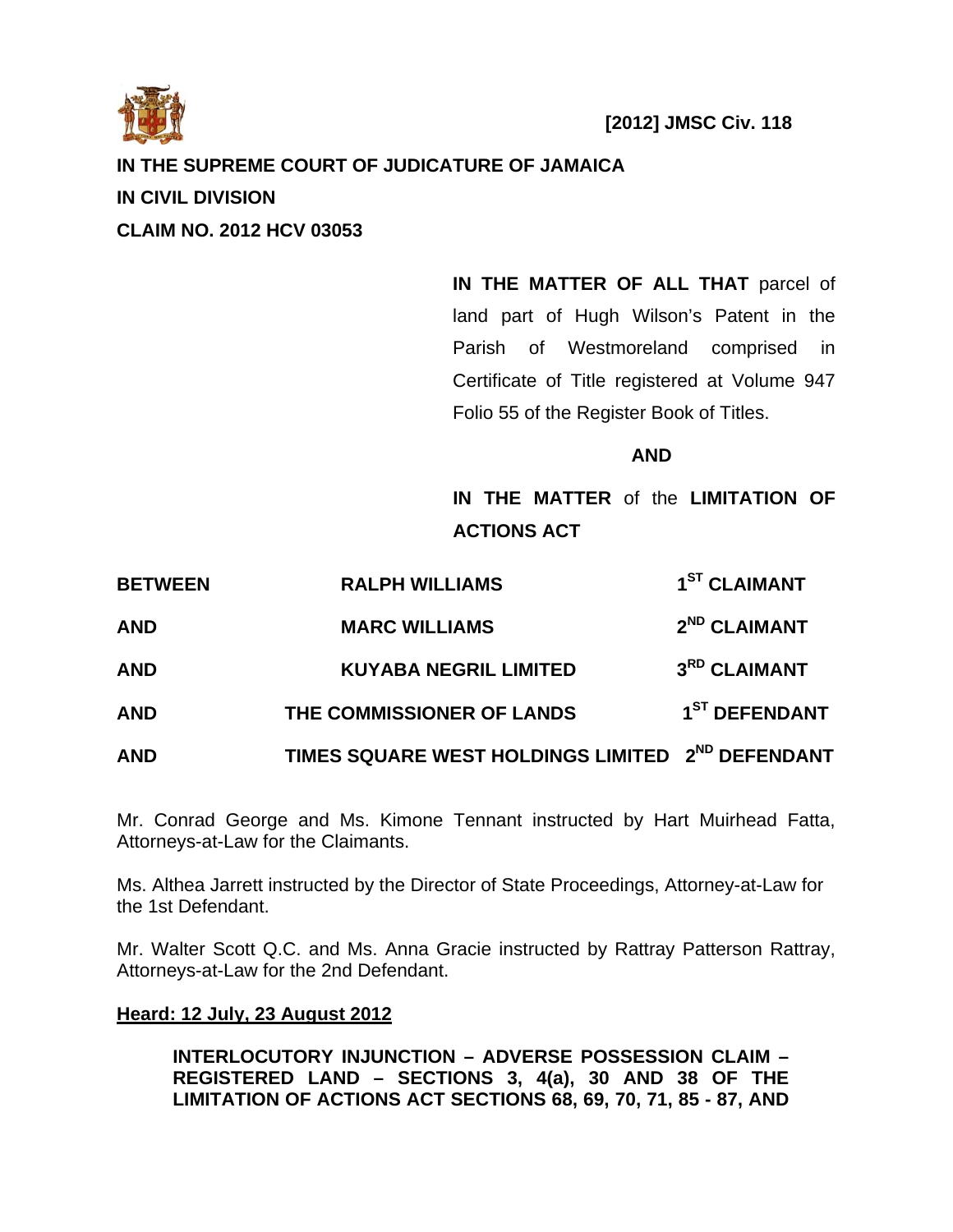# **161 OF THE REGISTRATION OF TITLES ACT – REMEDIES – INTERIM DECLARATION AGAINST THE CROWN – SECTION 16 OF THE CROWN PROCEEDINGS ACT**

## **IN CHAMBERS**

## **MANGATAL J**

[1] The 1st and 2nd Claimants, Ralph and Marc Williams, are the sole shareholders and are directors of the 3rd Claimant Kuyaba Negril Limited.

[2] Kuyaba Negril Limited is a limited liability company with registered offices at Norman Manley Boulevard, Negril, in the Parish of Westmoreland. Kuyaba Negril Limited owns and operates the Kuyaba Hotel.

[3] The Claimants claim that they occupy land more particularly described by way of a plan annexed to the Particulars of Claim as Annexure 1 "the Land".

[4] The 1st Defendant is a corporation sole established by virtue of section 3 of the Crown Property (Vesting) Act. By virtue of section 4 of that Act, all lands for the use of the Government of Jamaica other than lands acquired by the Minister of Housing are vested in the Commissioner of Lands and held by her and her Successors in trust for the Crown. The 1st Defendant is the registered owner of land registered at Volume 947 Folio 55 of the Register Book of Titles "the registered land", this land having been transferred to her in 1983 from Trade Wind Properties Limited, (erroneously referred to in the Particulars of Claim as Trade Wind Resorts Limited, a former mortgagee), for a consideration stated on the Certificate of Title as being five hundred and forty eight thousand two hundred and four dollars, "for this and two others".

[5] The Land occupied by the Claimants is part of the registered land.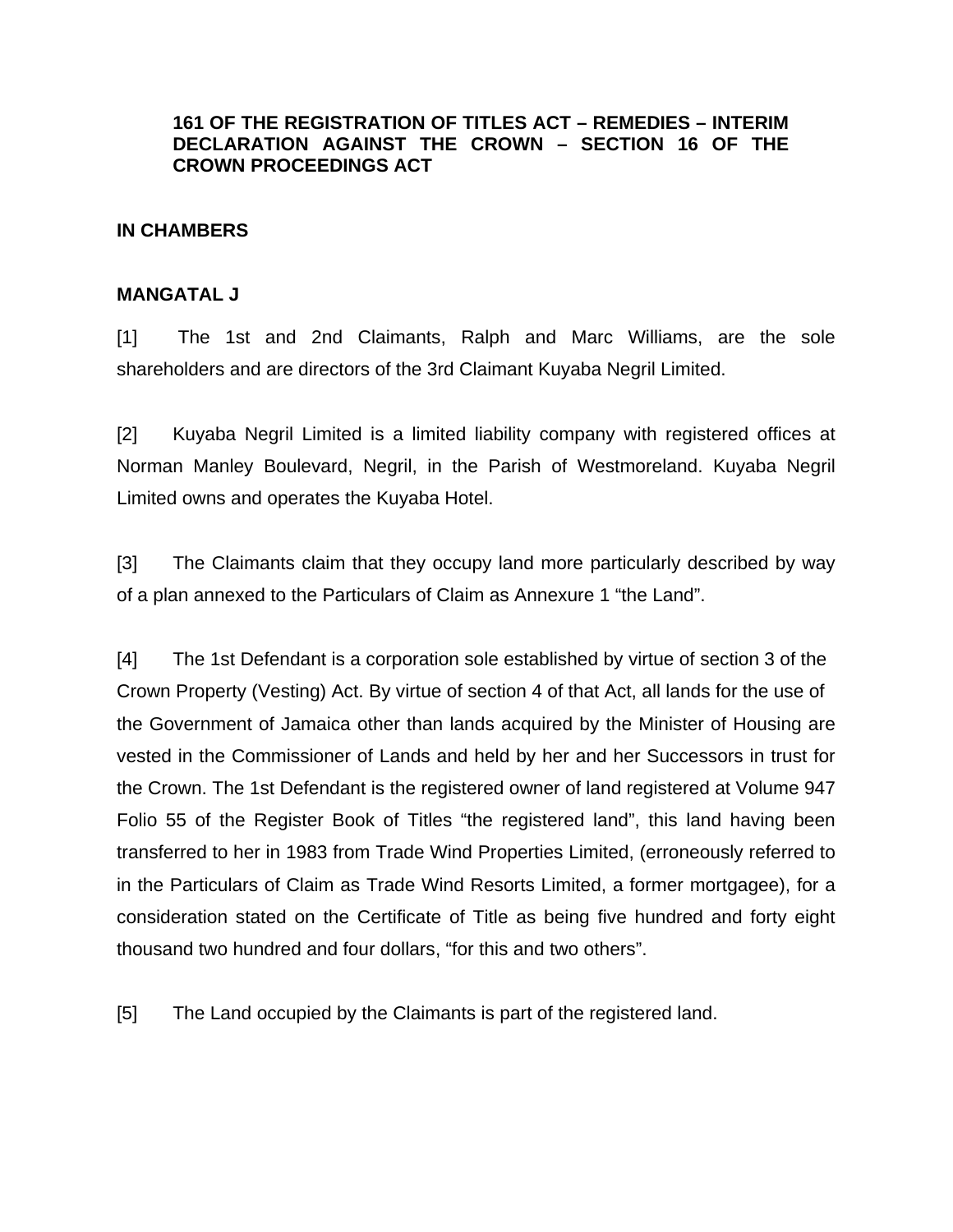[6] The 2nd Defendant Times Square West Holdings Limited was granted a lease of a portion of the registered land by a written lease agreement commencing on the 1st of February 2012. The leased land includes a portion of the Land.

[7] On the 4th April 2012, the 1st Defendant served a Notice on the Claimants headed "Notice to Quit Illegally Occupied Government Lands", requiring the Claimants to cease occupation, vacate and deliver up possession of, and remove any fencing and/ or temporary structures erected on, "land part of Negril in the Parish of Westmoreland" on or before the 2nd of June 2012.

## **THE APPLICATION**

[8] Although the Notice of Application for Court Orders filed June 1 2012, does not expressly say that the relief sought is until trial, this was clearly the basis upon which the application was argued and contested. The application seeks the following until trial:

- 1. an injunction restraining the 1st Defendant from enforcing the terms of Notice to Quit Illegally Occupied Government Lands dated April 4, 2012 ("the Notice" ),...
- 2. an injunction restraining the Defendants and/or agents of each or either of them from coming onto or otherwise trespassing upon or taking any steps whatsoever to remove the Claimants and/or any of them from the land occupied by the Claimants as depicted in the Plan at Annexure 2 ("the Land").

[9] On the 1st of June 2012 the application came before me ex parte, at which time I granted the application as sought until the 12th of June 2012, the date fixed for further consideration inter partes. On the 12th of June, the Defendants were not yet in a position to proceed. I ordered the Fixed Date Claim Form by which the claim was initially commenced to continue as if begun by Claim Form since I was of the view that given the nature of the claim, and the fact that there may be significant disputes as to fact, a Claim Form was the more appropriate procedure. I also ordered the filing of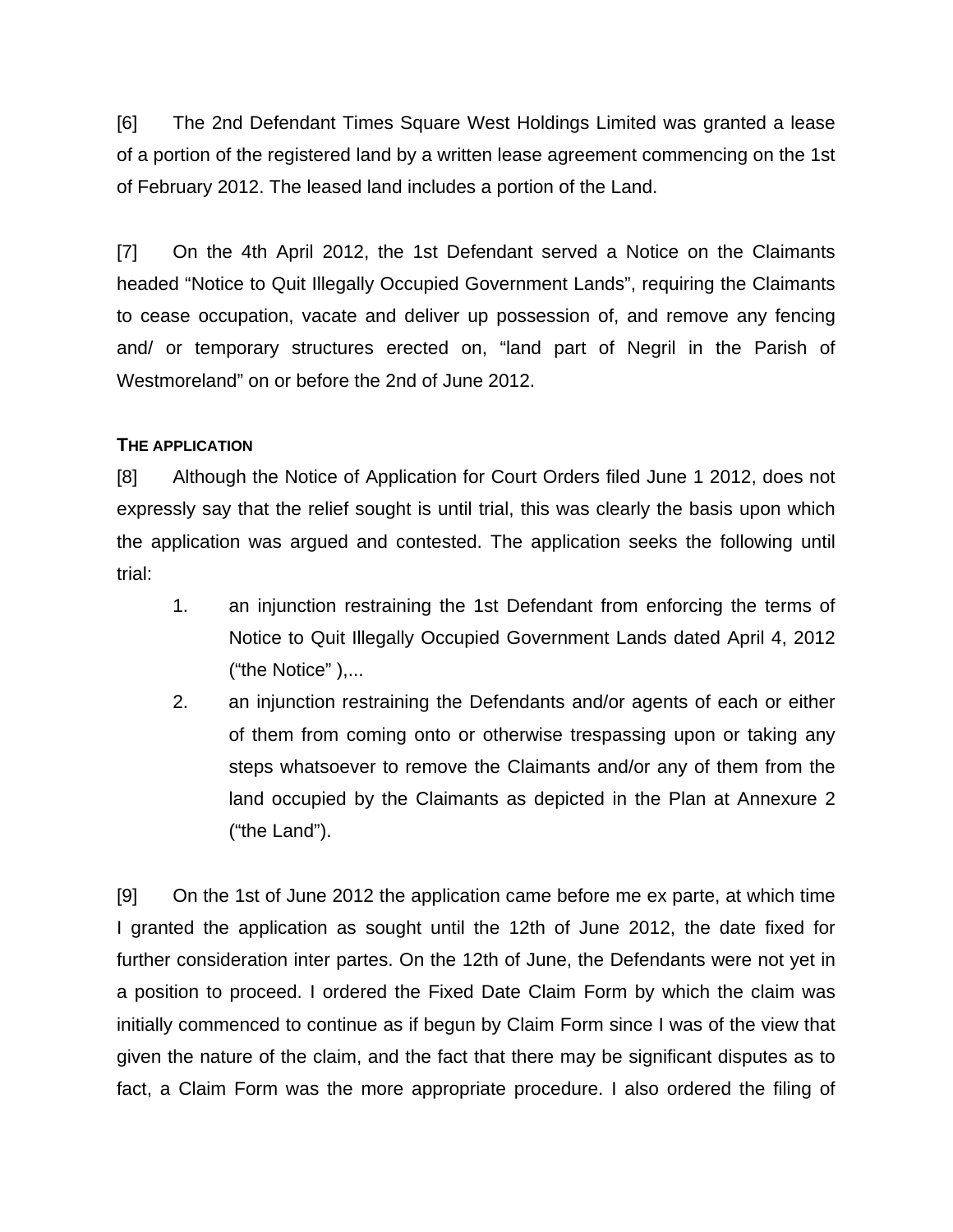Statements of Case by all of the parties. The injunction first granted on the 1st of June was extended until the 12th of July, 2012, the new date fixed for hearing.

[10] On the 12th of June, Counsel who appeared for the 1st Defendant Ms. Jarrett, had not opposed the extension of the injunction. However, by the 12th of July, having completed her research and taken full instructions, Counsel indicated that she was in fact opposing the injunction. One of the bases for that opposition was that it was submitted that if the relief sought against the 1st Defendant was ordered, it would amount to an injunction against the Crown and that the Court is prohibited by section 16(2) of the Crown Proceedings Act from granting an injunction against the Crown. It was submitted that the 1st Defendant, the Commissioner of Lands, holds the registered land not in her personal capacity, but rather as servant or agent of the Crown, and reliance was placed upon the Court of Appeal's decision in **Brady & Chen Ltd. v. Devon House Development Ltd.**, [2010] JMCA Civ 33, S.C.C.A. No. 62/2009, delivered 30 July 2010.

[11] In response, prior to the commencement of the hearing in July, Mr. George stated that he would not be taking issue with Ms. Jarrett on that aspect of her submissions, but would instead be seeking to have the Court make an interim declaration pursuant to Rule 17.1(1)(b) of the Civil Procedure Rules 2002 "the CPR".

[12] On the 12th of July the application for the interim injunction was heard by me, at which time I reserved my decision until the 23rd of August 2012. I extended the injunction granted against the 2nd Defendant until the 23rd of August and the 1st Defendant gave an undertaking until the same date, in terms similar to the interim injunction order granted previously.

### **THE CLAIMANT'S CASE**

[13] It is the Claimants' case that the 1st and 2nd Claimants, Ralph and Marc Williams' father, Israel Williams, first began occupying the Land in 1967-see Particulars of Claim. (Mr. Ralph Williams' Affidavit filed June 1 2012, says 1965, and not 1967).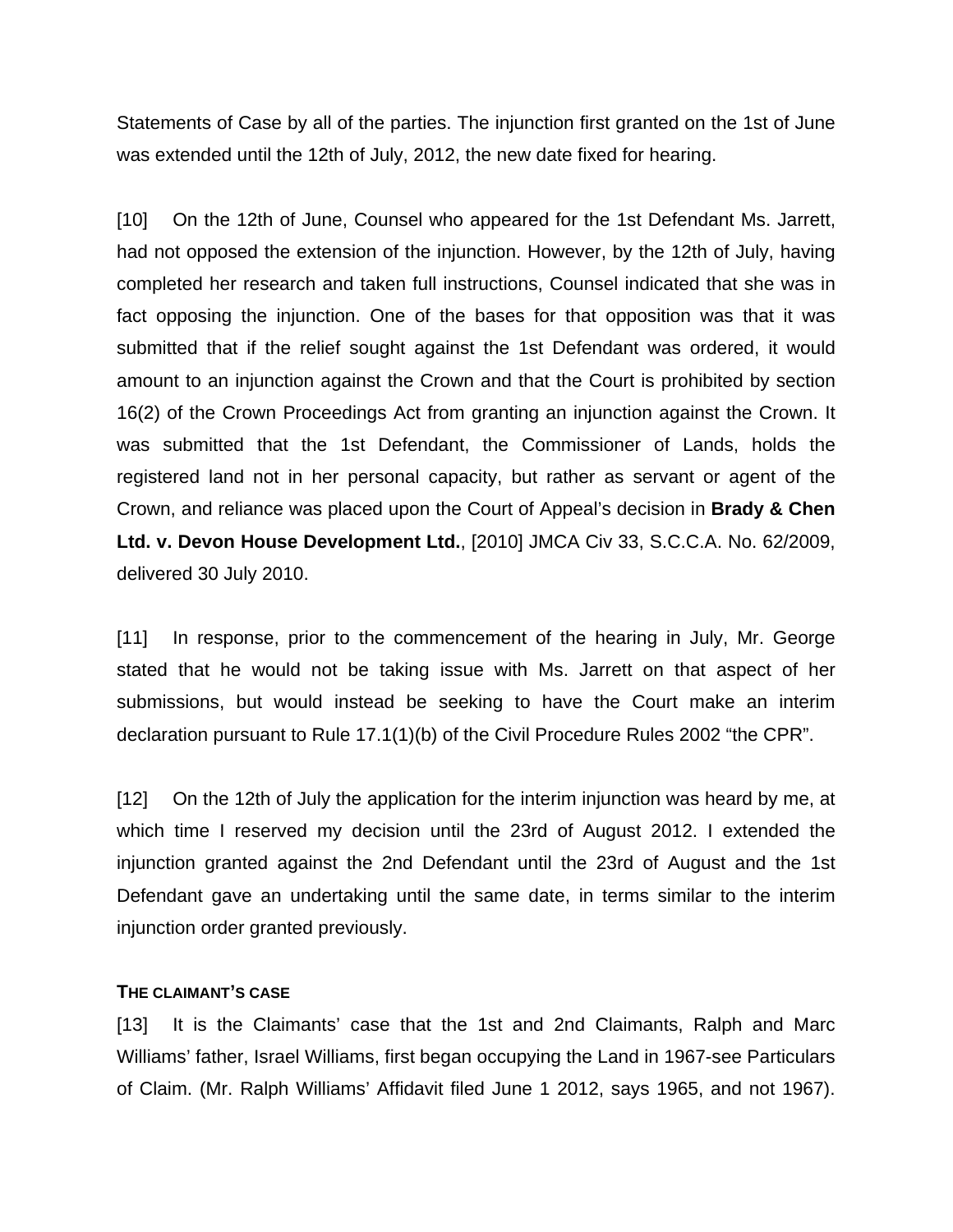The senior Mr. Williams built ecosystems and a wild life sanctuary, and conducted extensive landscaping which led to many mature trees growing and being to this date located on the Land. The Claimants state that since 1967(1965) they have been enjoying the occupied land as a recreational park and garden.

[14] In 1970, the 1st and 2nd Claimants began operating a small boutique hotel called "Sea Gem" which was subsequently renamed "Kuyaba Hotel" ("the Hotel"). The Land, it is alleged, has since 1970 been used as a part of the amenities of Sea Gem, and subsequently, the Hotel.

[15] The Claimants aver that they have continuously improved on the landscape of the property, fenced the section they occupied and built permanent structures, including concrete platforms, a barbeque area with a gazebo, a laundry building and a storage unit. Photographs showing the landscape and these structures were exhibited.

[16] It is the Claimants' case that they have enjoyed uninterrupted use of the Land since 1967(1965). Accordingly, that since 1979 (1977) (12 years after first entering into possession), the Claimants have been in adverse possession thereof, extinguishing the title of the then owners Trade Wind Properties Limited, a private company, insofar as such title related to the Land.

[17] The Claimants allege, that pursuant to sections 3, 4(a) and 30 of the Limitation of Actions Act, the Defendants are restrained from making entry onto the Land, or bringing any action or suit for its recovery, the right and title of the 1st Defendant to it having been extinguished.

[18] The Claimants consequently claim that they are entitled to be registered as proprietors of the Land.

[19] In the Particulars of Claim, the Claimants claim as follows: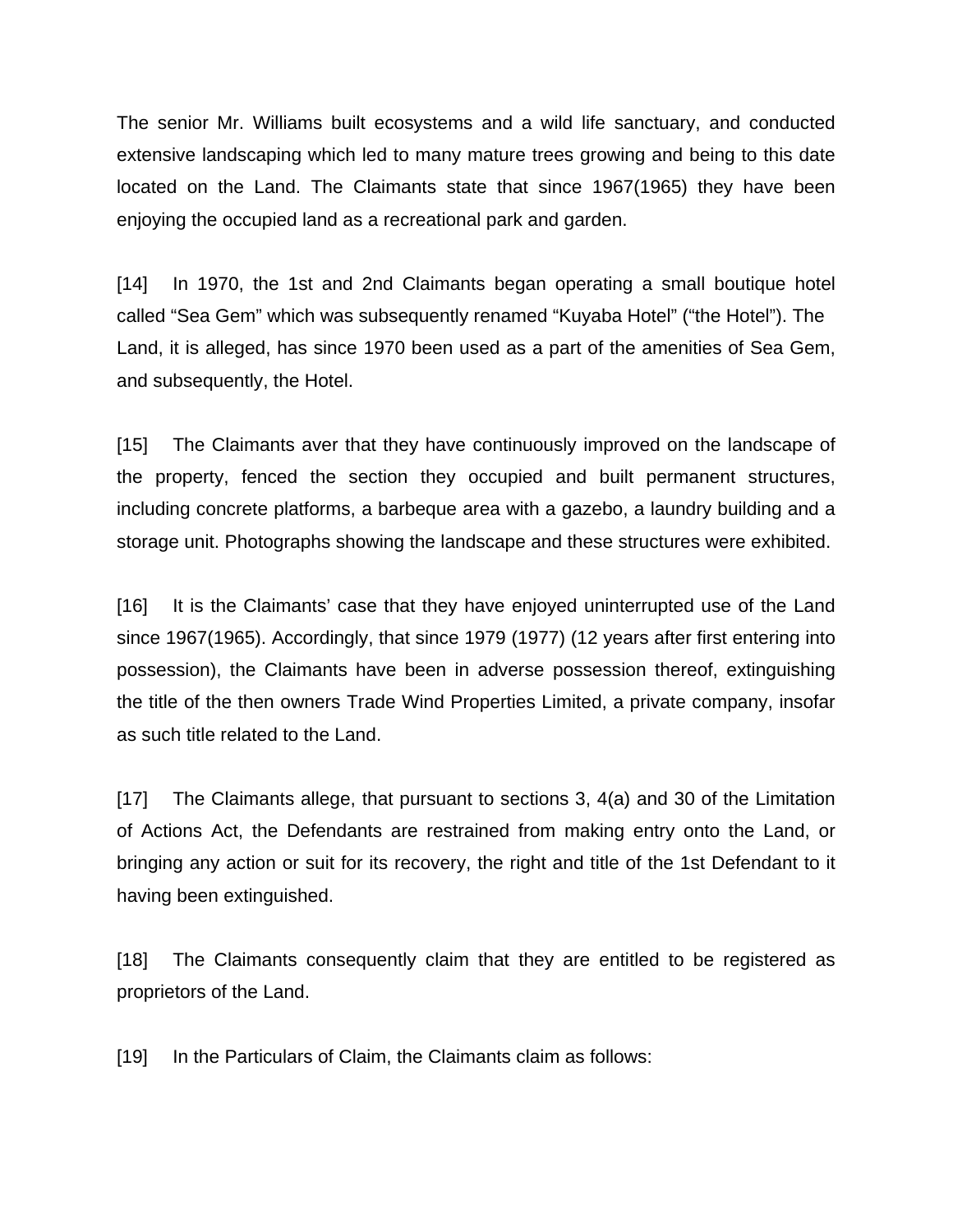- 1. A declaration that the Claimants have an absolute possessory title over the Land occupied by them as depicted in the plan attached at Annexure 1 ("the Land").
- 2. A declaration that the lease purportedly granted by the 1st Defendant to the 2nd Defendant is invalid and of no effect.
- 3. A declaration that neither of the Defendants has any rights over the Land whatsoever.
- 4. A permanent injunction restraining the Defendants and/or the agents of each or either of them from coming onto or otherwise trespassing upon or taking any steps whatsoever to remove the Claimants and/or any of them from the Land.

# **THE 1ST DEFENDANT'S CASE**

[20] The 1st Defendant states that as registered proprietor of the registered land since 1983, she was entitled to and did grant a valid lease of 2,023.479 square metres of the registered land to the 2nd Defendant for a term of 10 years, commencing on February 1, 2012, at a rent of \$250,000.00 per annum. The land was slated for use as a car park. The Leased Land is part of the Great Morass and the lease is subject to 11 conditions mandated by the Natural Resources Conservation Authority and which were incorporated as special conditions in the lease. The 1st Defendant admits that the Leased land includes a portion of the Land occupied by the Claimants.

[21] The 1st Defendant denies that the Claimants have any valid claim based upon a possessory title or adverse possession. She claims that as registered proprietor of the registered land she has an indefeasible title to the Land by virtue of sections 68, 70, 71 and 161 of the Registration of Titles Act. The 1st Defendant further says that in 1983, she was a purchaser for value of the registered land without notice of any entitlement by the Claimants to an estate therein and that even if she had notice of any unregistered interest that the Claimants may have had in the registered land, she would not be affected by such notice by virtue of the clear provisions of section 71 of the Registration of Titles Act.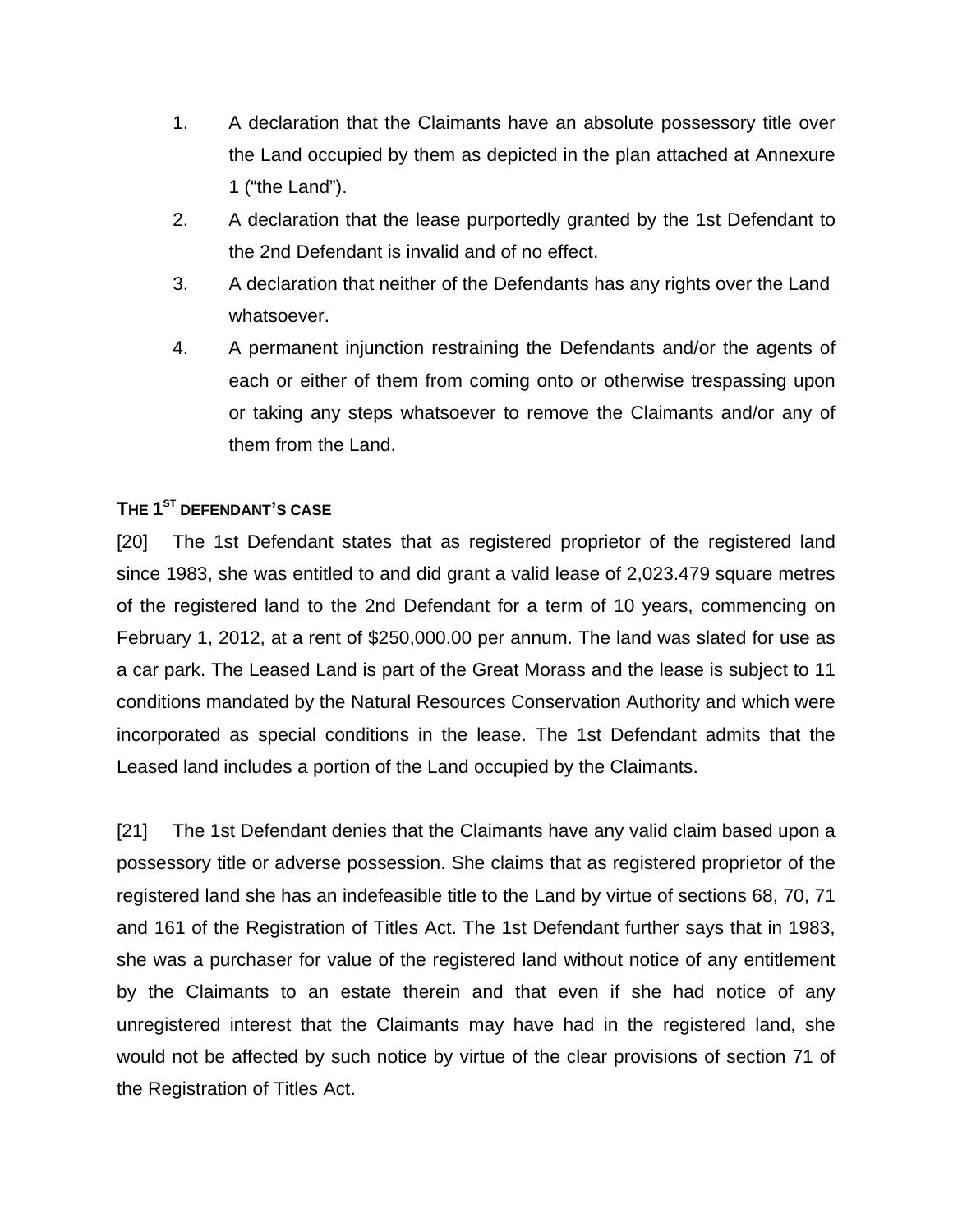[22] The 1st Defendant also relies upon section 38 of the Limitation Act and avers that time has not run against her as Commissioner of Lands in favour of the Claimants. By virtue of section 38, the 1st Defendant submits that the Claimants would have had to be in possession as against the 1st Defendant for a period of 60 years to succeed. The 1st Defendant further states that as the registered proprietor of the registered land, time in favour of the Claimants can only run against her and no one else.

## **THE SECOND DEFENDANT'S CASE**

[23] The 2nd Defendant does not admit that the Claimants or any of them occupy the entire area demarcated in red on the Plan, the Land, and puts the Claimants to strict proof of that assertion.

[24] The 2nd Defendant is the registered owner and occupier of the lands comprised in Certificate of Title registered at Volume 1256 Folio 55 of the Register Book of Titles. By an Agreement for Sale dated October 2009, the 1st Defendant agreed to sell and the 2nd Defendant agreed to purchase 1,707.070 square metres of land adjacent to the lands owned by the 2nd Defendant. This parcel of land was valued at \$2,000,000.00 and as at November 2009, the 2nd Defendant having paid the deposit and further payment, was placed in possession and occupation of the said 1,707.070 square metres.

[25] The 2nd Defendant avers that, as depicted in the sketch plan prepared by Ivor Stewart & Associates, part of the 2nd Defendant's building is constructed on the said 1,707.070 square metres, being the purchased land, and the area immediately behind the building was at all times used as the original parking lot.

[26] Subsequent to the acquisition of the purchased land, the 1st Defendant and the 2nd Defendant entered into a lease agreement to commence on the 1st February 2012 for a period of ten years in respect of 2,023.479 square metres of land adjacent to the purchased land. The lease provided that the Leased Land was to be marked out and used exclusively as a car park.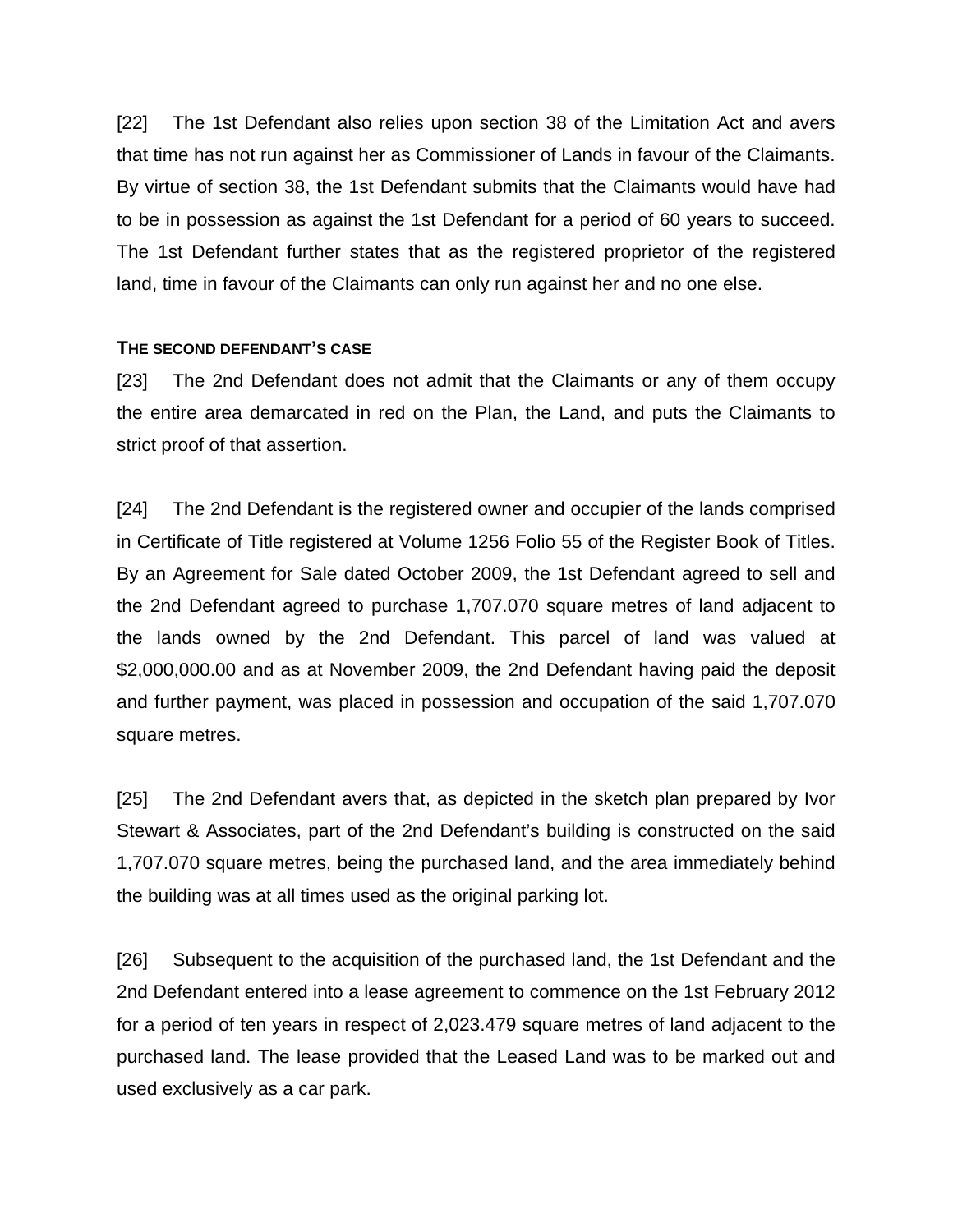[27] The 2nd Defendant admits that the Leased Land includes a portion of the allegedly occupied Land.

[28] In its Defence, the 2nd Defendant avers that it and its servants and/or agents have from time to time entered upon the Leased Land. At no time during these visits did the Claimants attempt to prevent this entry except in April 2012.

[29] Further, the 2nd Defendant alleges that at no time were the 1st Defendant and/or their successors dispossessed of the 2,023.479 square metres of the land registered at Volume 947 Folio 55. The Claimants, the 2nd Defendant asserts, were at all times aware that they had not dispossessed the 1st Defendant and as a result sought the assistance of the Jamaica Environment Trust.

[30] By letter dated 20th April 2012, Messrs. Livingston Alexander & Levy wrote to the 2nd Defendant advising that that firm acted for the Claimants and further stated that "We understand that the land in question is owned by the Commissioner of Lands".

[31] The 2nd Defendant avers that by virtue of the Claimants' said letter, the Claimants were acknowledging that Mr. Israel Williams nurtured the property for everyone to enjoy, and not for the purpose of exercising possessory title and to dispossess the registered owner.

[32] The 2nd Defendant further avers that by Circular dated the 26th April 2012, the Claimants sent around a circular to all concerned regarding the precedent being set for the lease of the protected lands.

[33] The 2nd Defendant denies that the Claimants have acquired title by possession or that the 1st Defendant's right and title to the Land have been extinguished.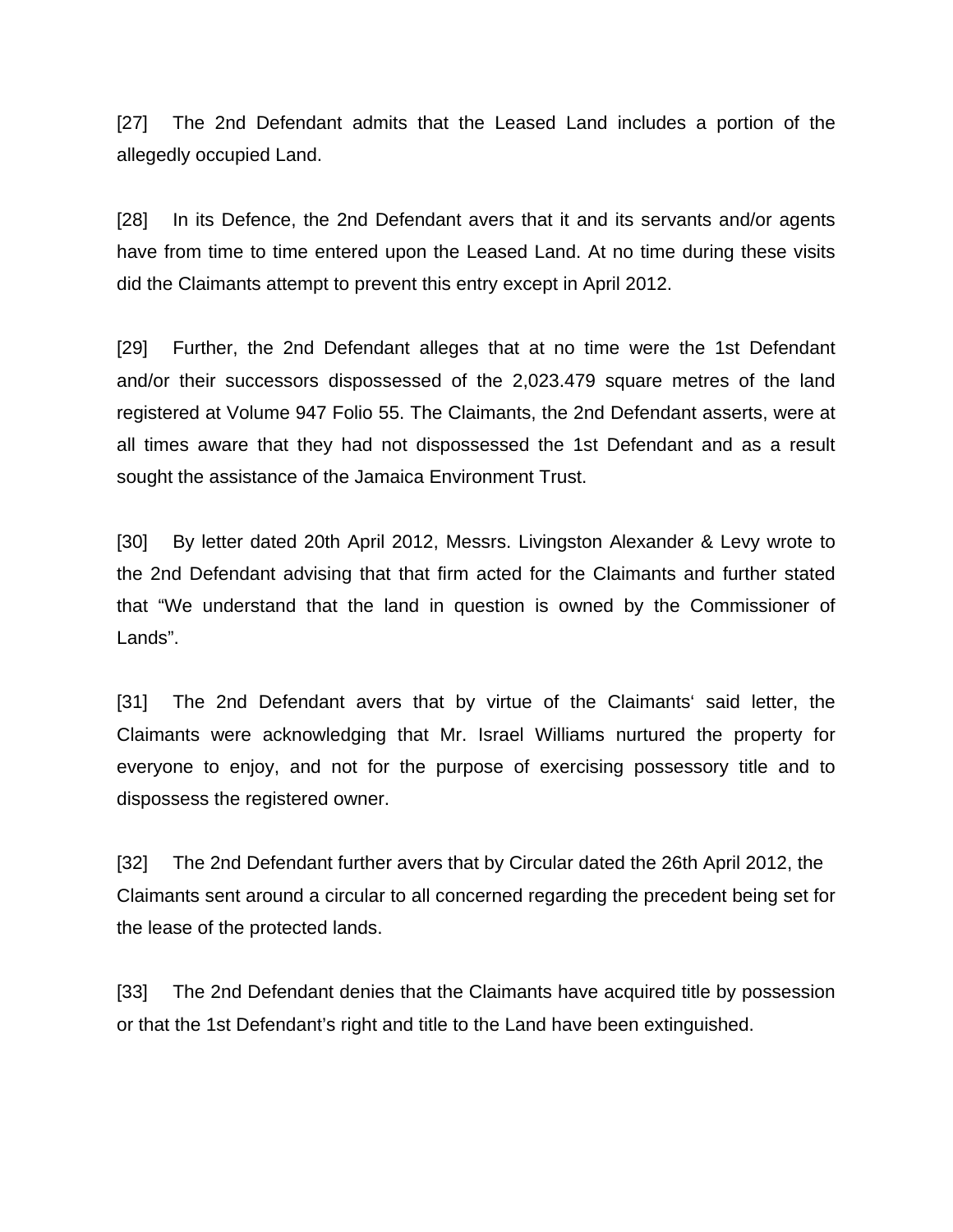#### **GUIDELINES FOR THE GRANT OF AN INTERIM INJUNCTION**

[34] The guidelines for the grant of an interim injunction until trial (or interlocutory injunction), are set out in the oft-cited case of **American Cynamid Co. v. Ethicon Ltd.** [1975] 1 All E.R. 504, and more recently in the decision of the Judicial Committee of the Privy Council in **NCB v. Olint** [ 2009] J.C.P.C. 16. Basically, the following considerations arise:

- (a) Is there a serious issue to be tried? If there is a serious question to be tried, and the claim is neither frivolous nor vexatious, the court should then go on to consider the balance of convenience generally.
- (b) As part of that consideration, the court will contemplate whether damages are an adequate remedy for the Claimants, and if so, whether the Defendants are in a position to pay those damages.
- (c) If on the other hand, damages would not provide an adequate remedy for the Claimants, the court should then consider whether, if the injunction were to be granted, the Defendants would be adequately compensated by the Claimants' cross-undertaking in damages.
- (d) If there is doubt as to the adequacy of the respective remedies in damages, then other aspects of the balance of convenience should be considered.
- (e) Where other factors appear to be evenly balanced, it is a counsel of prudence to take such measures as are designed to preserve the status quo.
- (f) If the extent of the uncompensatable damages does not differ greatly, it may become appropriate to take into account the relative strength of each party's case. However, this should only be done where on the facts upon which there can be no reasonable or credible dispute, the strength of one party's case markedly outweighs that of the other party.
- (g) Further, where the case largely involves construction of legal documents or points of law, depending on their degree of difficulty or need for further exploration, the court may take into account the relative strength of the parties' case and their respective prospects of success. This is so even if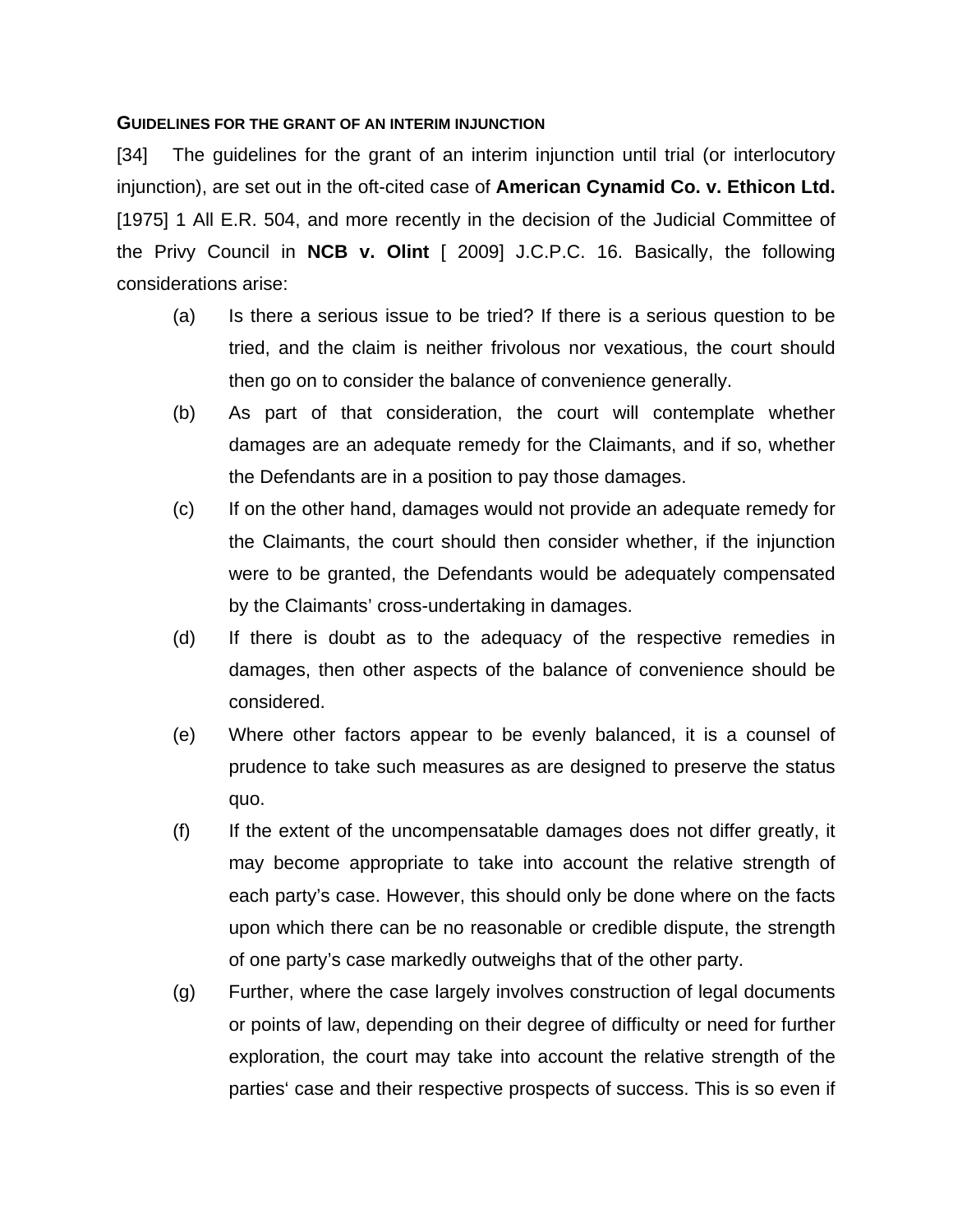all the court can form is a provisional view-see **NCB v. Olint**, and the well-known case of **Fellowes v. Fisher** [1975] 2 All E.R. 829. This is of course completely different from a case involving mainly issues of fact, or from deciding difficult points of law, since, as Lord Diplock points out at page 407 G-H of **American Cynamid**, "It is no part of the court's function at this stage of the litigation to try to resolve conflicts of evidence on affidavit as to facts on which the claims of either party may ultimately depend nor to decide difficult points of law which call for detailed argument and mature considerations".

(h) There may also be other special factors to be taken into account, depending on the particular facts and circumstances of the case.

[35] At the end of the day, in principle, what the court must try to do at this interlocutory stage is to adopt the course which seems likely to cause the least irremediable harm or prejudice, this exercise of necessity having to take place at a time when the court cannot be certain as to the final outcome of the matter.

#### **IS THERE A SERIOUS ISSUE TO BE TRIED?**

[36] In my judgment, there clearly are serious issues to be tried. Although the 2nd Defendant in its submissions correctly points out that there is a discrepancy as to the date when the possession by the Claimants through the father Israel Williams commenced, i.e. whether 1967 or 1965, the dates put forward are not so far apart as to cause me to find the evidence dubious. I am prepared to accept, for the purposes of deciding whether there are issues to be tried, that the Claimants are saying that they entered into possession somewhere in the period 1965-1967, and that at its latest, the 1967 date would mean that they had been in possession, on their case, continuously, for a period in excess of 12 years before the 1st Defendant became the registered owner of the Land in 1983. There may also be factual disputes between the parties as to whether the Claimants had the necessary intention to possess. In addition, in the 2nd Affidavit of Indrukumar Dadlani, one of the Directors of the 2nd Defendant, filed July 6 2012, the 2nd Defendant asserts that the Claimants have failed to tell the court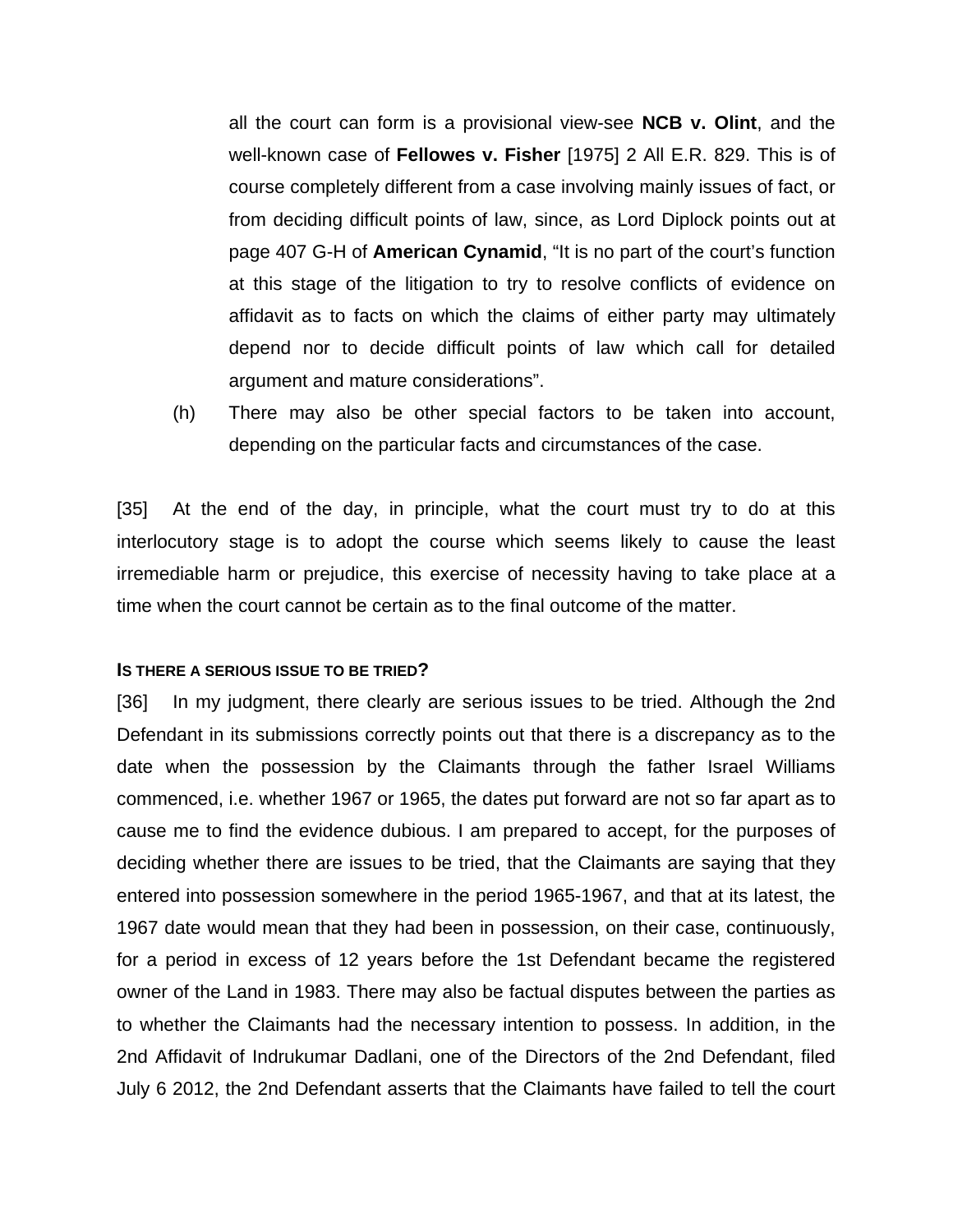which of the many amenities and structures which they have described, and indeed provided photographs of, are located on the 2023 square metres of the Leased Land leased by the 2nd Defendant from the 1st Defendant for use as a parking lot. The 2nd Defendant alleges that the lands which the Claimants occupy, (having referred to the Affidavits of Ralph Williams, and the Affidavit of Grantley Kindness, commissioned land surveyor, filed on June 20 2012, exhibiting a surveyor's report of land registered at Volume 947 Folio 55), encompass approximately 3973 square metres, and this includes the lands leased to the 2nd Defendant. The 2nd Defendant avers that the following structures are not located upon the Leased Lands: (a) The gateway/gazebo access; (b) barbeque gazebo; (c) laundry building; (d) loading ramp; (e) cut stone fountain; (f) circular concrete platform; and (g) landscape garden. This has not been disputed by the Claimants. However, I do not attach too much importance to that allegation by the 2nd Defendant at this stage since the existence and vehicle of those structures is not the only basis upon which the Claimants assert their claim of possession and occupation. Indeed, the 1st Defendant admits in its Defence that the Claimants occupy the Land depicted in Annexure 1 to the Particulars of Claim, and further admits that the Leased Land includes a portion of the Occupied Land.

[37] In my judgment, therefore, there are serious issues to be tried, and the question of whether the Claimants can satisfy the criteria of a claim for adverse possession or title by possession is not frivolous or vexatious. In light of the authorities, it cannot be said at this stage that the material available to the court fails to disclose that the Claimants have any real prospect of succeeding in their claim for a permanent injunction at the trial, as against the 2nd Defendant.

[38] Though the main aspects of the question about adverse possession in this case essentially involve points of law, they are not capable of easy resolution. It appears to me that some of the issues involved in this case still need to be settled by a court at the highest level. These include the issue of whether (a) a registered title is extinguished on the expiry of the relevant limitation period; (b) whether a person who claims to have acquired title by possession during the time when another person was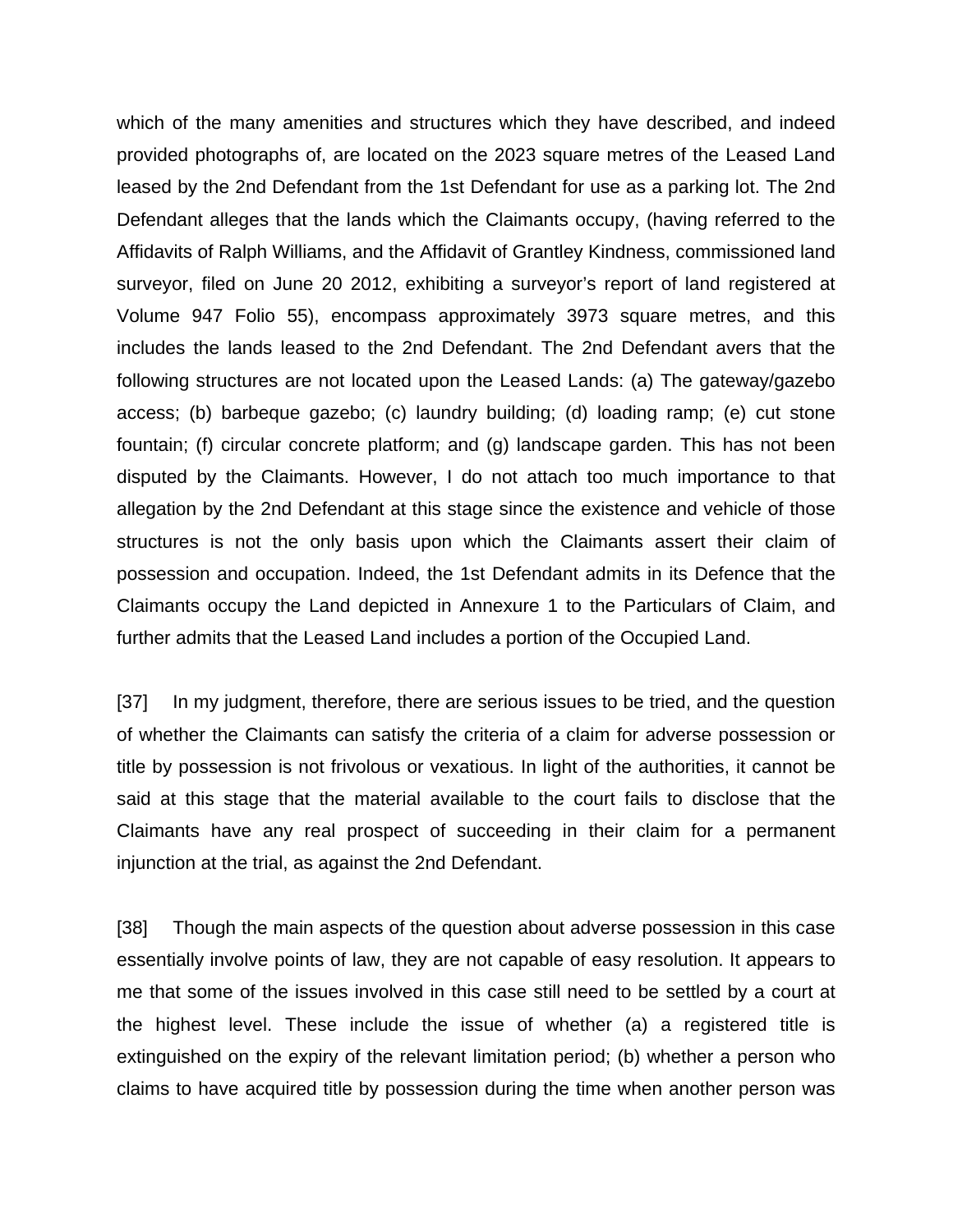the registered owner can now maintain that claim against a new registered owner to whom the registered land has been transferred and in respect of whose own period of being registered as owner the limitation period has not run anew (c) Can a claim to adverse possession/title by possession in those circumstances be maintained where the claimant has not applied to become the registered proprietor pursuant to section 85 of the Registration of Titles Act, or has not sought and obtained from the court a declaration of entitlement prior to the successor of the person "dispossessed" becoming registered as owner, or has not lodged a caveat in protection of his interest? In my judgment, these are legal matters requiring detailed argument and calling for mature consideration.

#### **ADEQUACY OF DAMAGES AS A REMEDY FOR THE CLAIMANT**

[39] The Claimants claim is that they have an absolute possessory title to the Land. They claim to have been in possession and enjoying this land and amenities added by them, for at least 45 years (since 1967). If the injunction is refused and the Defendants are not enjoined from commencing the building of the proposed parking lot, then the ecosystems, pond and mature trees and plants would be destroyed. The Claimants say that the Land is also a garden and is one of the major amenities offered by the Kuyaba Hotel. In those circumstances, it would seem plain that damages would not be an adequate remedy. I will therefore go on to consider the adequacy of damages for the Defendants.

#### **ADEQUACY OF DAMAGES FOR THE DEFENDANTS**

[40] Given that the 1st Defendant has granted a 10 year lease to the 2nd Defendant, at a rent of \$250,000.00 per annum and subject to three yearly reviews, it seems plain that damages would provide an adequate remedy for the 1st Defendant and that those damages would not be terribly hard to quantify.

[41] As regards the 2nd Defendant, though it has averred that the parking that it presently has available for the Times Square Shopping Mall, without the Leased Land, is insufficient, it has not in its 2 Affidavits, said exactly how or what the nature of the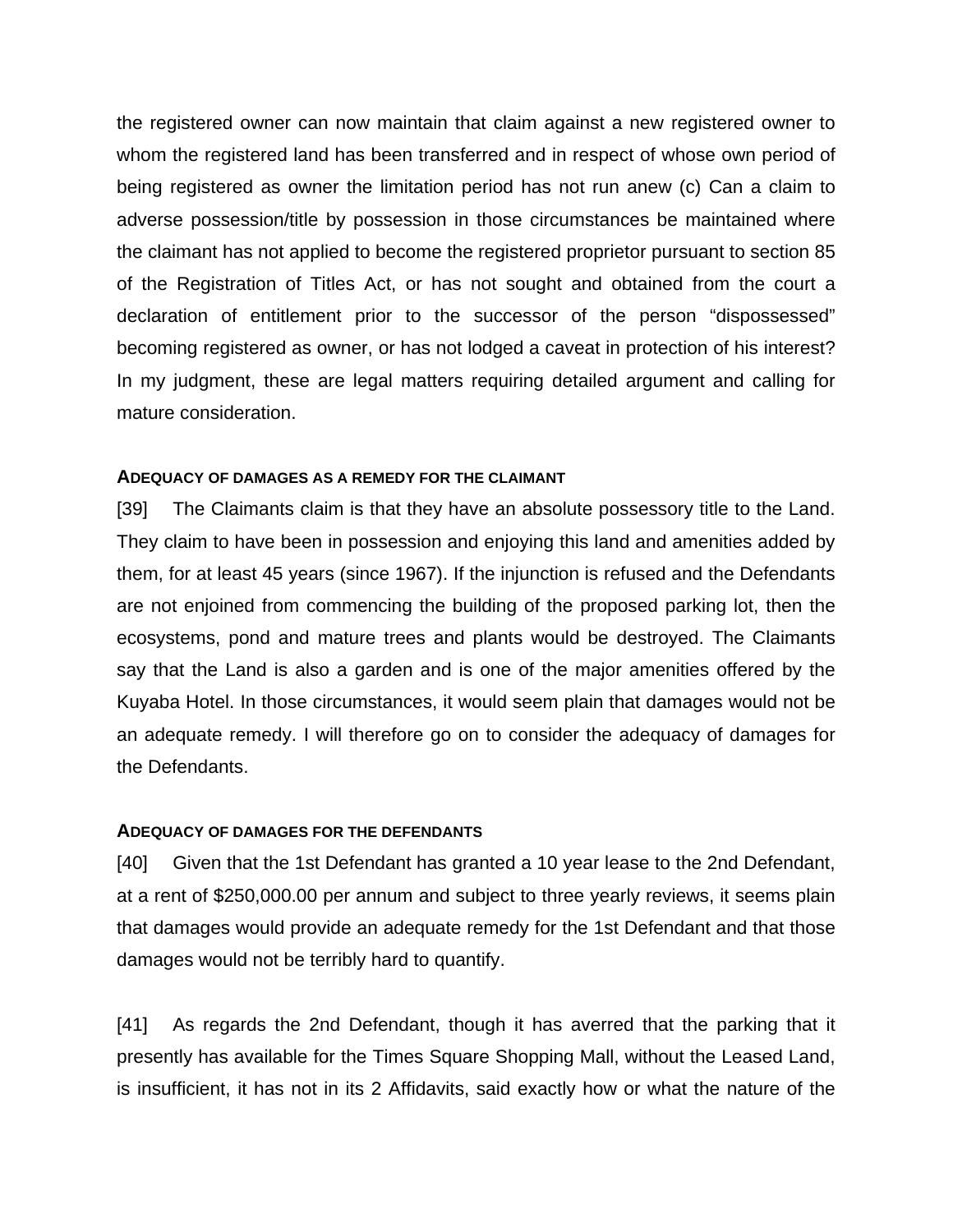loss it might suffer would be if it is not entitled to exercise the terms of the lease pending trial. In any event, in my view damages would be an adequate remedy for the 2nd Defendant. The use of the lease and its implementation form part of its business and is therefore part of its income machinery. There is no evidence that not being able to implement the lease would affect the company the 2nd Defendant's overall ability to earn its livelihood or its viability adversely, or that its business will be ruined. It therefore boils down to a matter of monetary loss and as such, damages should not be found wanting as a remedy.

[42] Counsel for the Claimants cited the case of **Hubbard v. Pitt** [1976] Q.B.142, where the English Court of Appeal dismissed an appeal against the grant at first instance of an interlocutory injunction to the Claimants, estate agents, restraining the Defendants from picketing their offices. One of the points discussed was that the Claimants were likely to suffer irreparable damage, whereas the Defendants could picket elsewhere. In the instant case, it is also true that the Claimants' potential damage may be more irreparable based upon the nature of their claim of a proprietary interest based upon possession and present enjoyment and use of the specific piece of land, as opposed to the 2nd Defendant's intended use of the Leased Land as a Parking Lot to facilitate parking for its Shopping Mall, which Mall is located on a different piece of land owned by the  $2^{nd}$  Defendant.

[43] In my view, particularly having regard to the 2nd Affidavit of Ralph Williams, filed June 5 2012, the Claimants would be in a financial position to pay any damages found due to the 2nd Defendant. The Claimants appear quite able to fulfill their crossundertaking in damages in the event that the 2nd Defendant were to succeed at trial in establishing its rights to do that which it is now sought to prevent it from doing.

#### **THE BALANCE OF CONVENIENCE GENERALLY – THE STATUS QUO**

[44] In **American Cynamid**, Lord Diplock at page 408 stated that where other factors appear to be evenly poised, it is a counsel of prudence to take measures calculated to maintain the status quo. The reason why it is a counsel of prudence is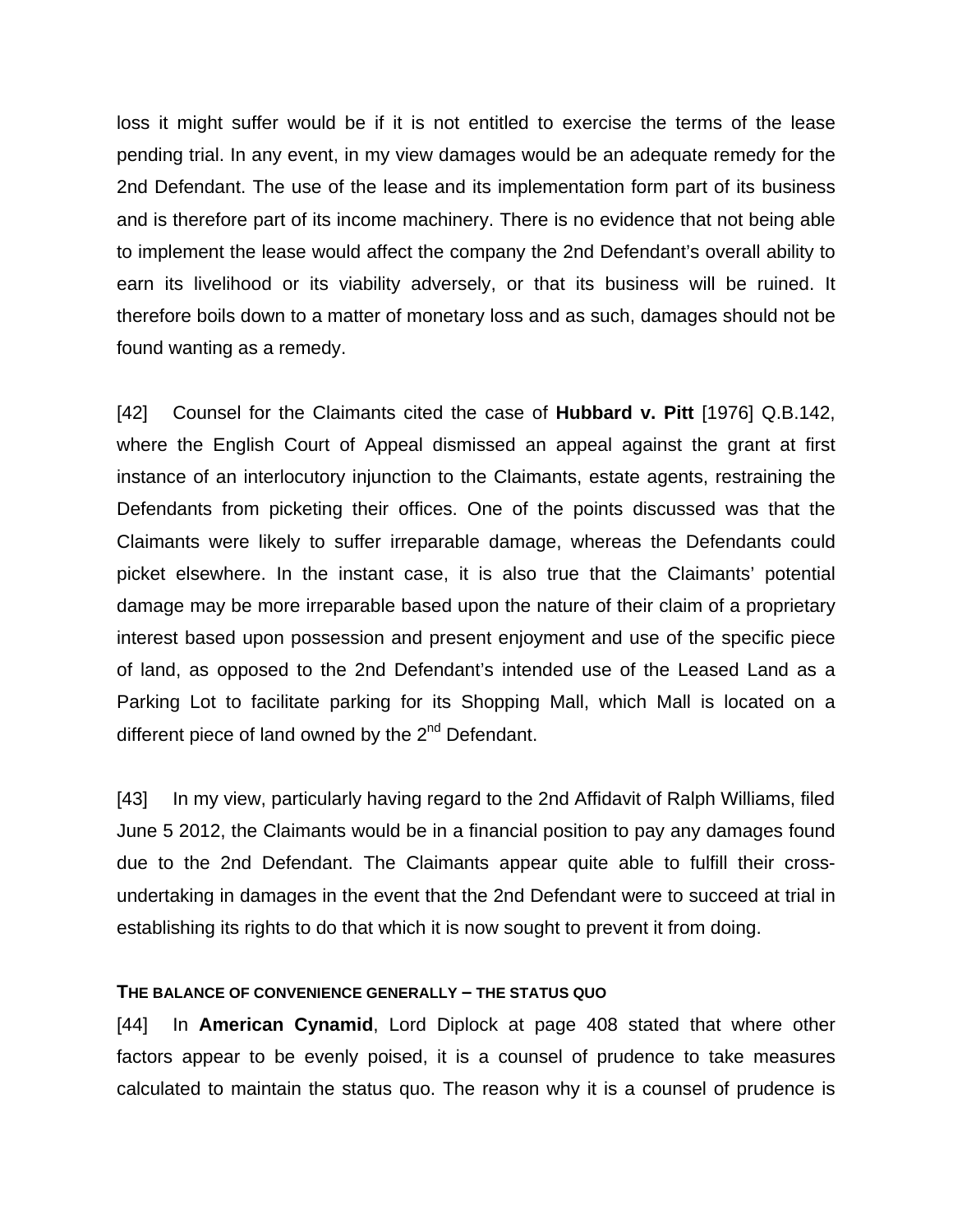because preservation of the status quo will normally, (but not always), cause less disruption, and all else being equal, less injustice. Said Lord Diplock of the rationale, "If the Defendant is enjoined from doing something that he has not done before, the only effect of the interlocutory injunction in the event of his succeeding at the trial is to postpone the date at which he is able to embark upon a course of action which he has not previously found it necessary to undertake; whereas to interrupt him in the conduct of an established enterprise would cause much greater inconvenience to him since he would have to start again to establish it in the event of his succeeding at the trial."

[45] The status quo has been described as generally being the state of affairs existing during the period immediately preceding the issue of the claim seeking a permanent injunction - **Garden Cottage Foods Limited v. Milk Marketing Board**  [1984] 1 A.C. 130.

[46] In this case, immediately before the issue of the claim form, the Claimants were occupying and allegedly enjoying and using the Land in respect of which the injunction is sought. Although the 2nd Defendant has already paid the first year's rent in advance, it has not yet commenced using the Land as a parking Lot or as a turn bay for larger vehicles. Nor has it yet started the fencing off of the Leased Land for which it has obtained an estimate. Maintenance of the status quo in my judgment accordingly points quite heavily in the direction of granting the interim injunction.

#### **OTHER ASPECTS OF THE BALANCE OF CONVENIENCE AND RELATIVE STRENGTH**

[47] Initially, when I had perused this application, I had thought that given the points of law involved, I should proffer a provisional view of the legal position. This is particularly so since I have indeed, in my unreported decision in **Violet McFarlane & Others v. John and Kathleen Eugster** Consolidated Claims including Claim No. HCV 0144/2003, delivered 28th January 2011, and which has been referred to by Counsel for both Defendants, expressed views as to a number of the issues in this case. My views and decision in that case are supportive of the position taken by the Defendants rather than that of the Claimants. That decision was not appealed and thus none of our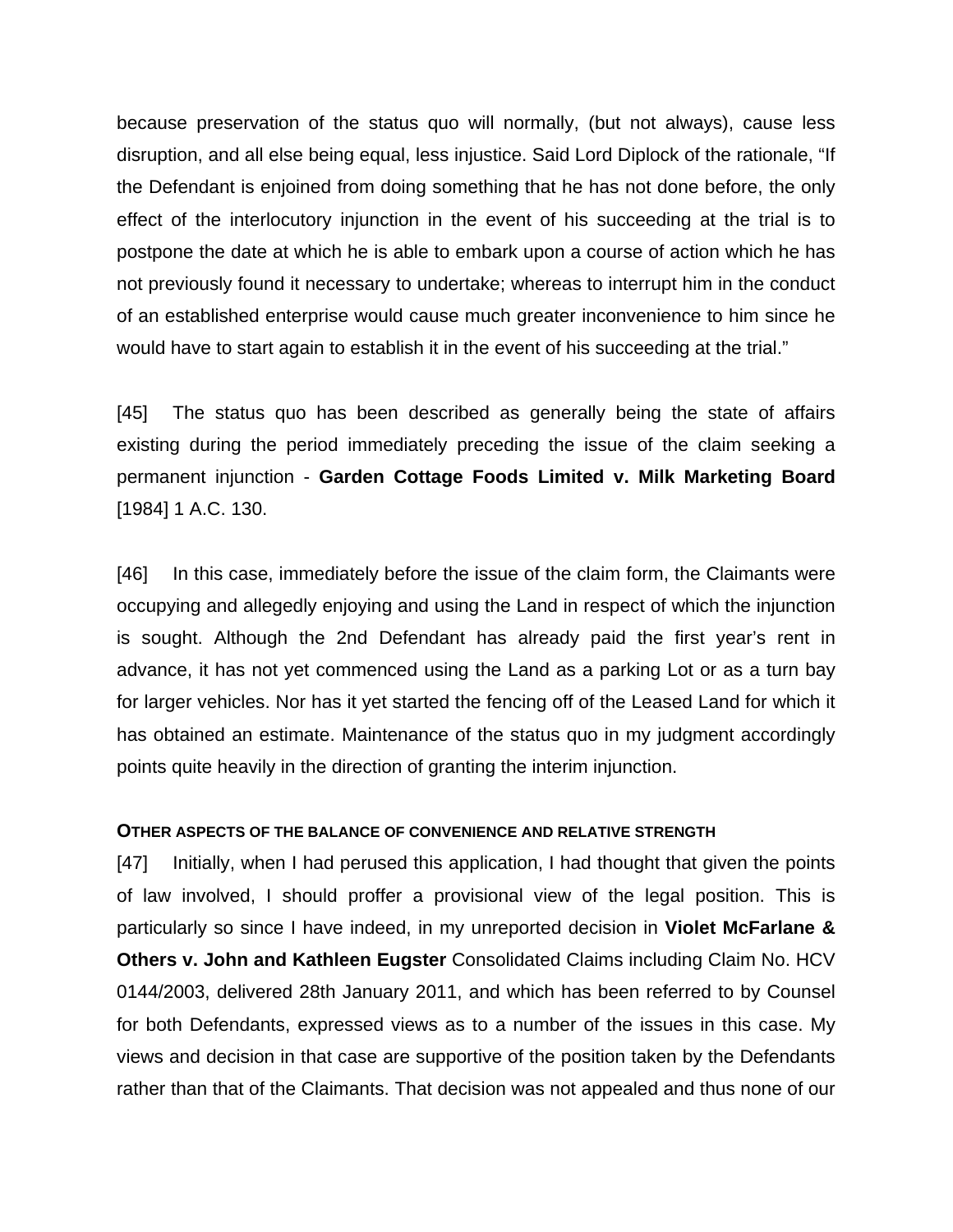higher courts have had an opportunity to examine the issues raised therein. However, in light of the fact that in the instant case I have formed the view that the extent of the uncompensatable disadvantages does differ quite substantially, and I find that in all of the circumstances to be weighed, the Claimants stand to suffer the more irremediable harm, I will refrain from analyzing and using the relative strength of the parties' cases as a factor tipping the scales in the balance of convenience. I have also taken into account what I perceive as a need for our higher courts to examine these very important issues in respect of this area of the law which can fairly be said to be difficult and problematic. There is a need for definitive pronouncements from our highest courts on this issue of title by possession which is becoming more and more topical and controversial. Indeed, in our Court of Appeal's decision in R.M.C.A. No. 10/2008, **Broadie and Broadie v. Allen**, delivered 3rd April 2009, cited by Mr. George, Harris J.A. at paragraph 19, referred to the leading House of Lords decision in **JA Pye (Oxford) Ltd. v. Graham** [2003] 1 A.C.419, by stating: "Lord Browne-Wilkinson in the case of (J.A. Pye)... acknowledged that the use of the term 'adverse possession' within the context of the Act has caused much perplexity over the years. It was his view that as far as practicable, the use of the term should be avoided, as the critical question is whether a defendant squatter, without the consent of the true owner, had dispossessed the owner by entering into ordinary possession of the land for the period prescribed by the Act."

[48] Suffice it to say that the following matters, amongst others, will be important in order to fully elucidate this matter at trial:

- (a) Sections 3, 4 (a), 30 and 38 of the Limitation of Actions Act.
- (b) Sections 68, 70, 71, 85, 87 and 161 of the Registration of Titles Act .
- (c) The Privy Council's decision in **Chisholm v. Hall** [1959] A.C.719 which appears to support the Claimants' case more than that of the Defendants. However, it will have to be borne in mind that the factual scenario actually before the court in **Chisholm** is quite different from the facts considered by me in **McFarlane** or from those extant in the instant case. The Privy Council overruled the Jamaican Court of Appeal's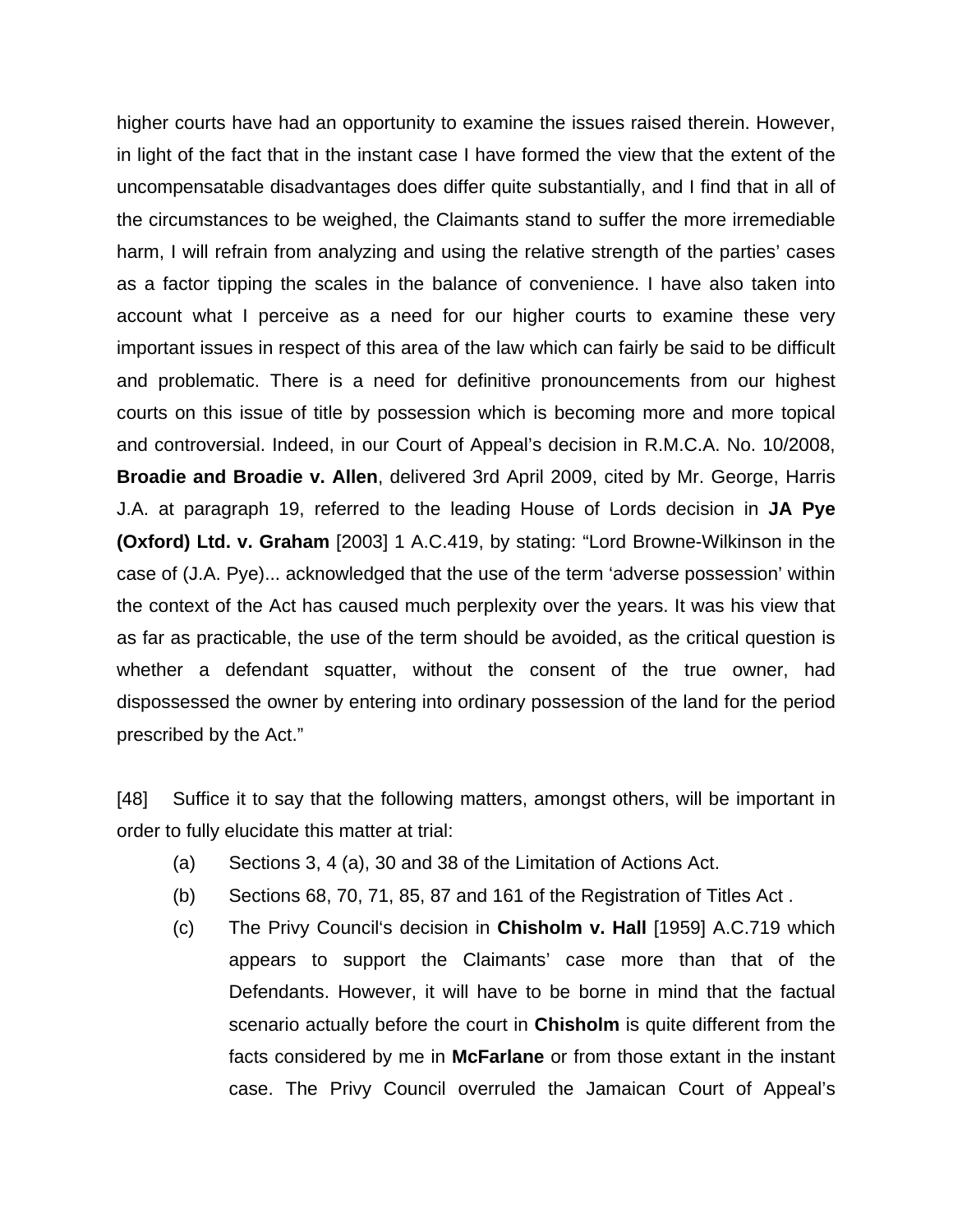decision in **Goodison v. Williams** (1931) Clark's Rep. 349. However, the Privy Council in arriving at their ultimate decision, made no reference to what is now section 71 of the Registration of Titles Act which is relevant to the instant issues, and which appears to have been in existence, (or at any rate its equivalent was), at the time of the decision. Further, since **Chisholm**, the Registration of Titles Act has been amended, by the addition of sections 85, 86 and 87 dealing with "Title Acquired by Possession of Registered Land", providing for cancellation of an existing title, registration of title acquired by possession, and the procedure for effecting same. Such provisions may well arguably suggest, that no matter what may have been the law at the time when **Chisholm** was decided, it is now clear that in relation to a registered title, the limitation period does not result in extinguishment of the registered owner's title.

- (d) The Court of Appeal's decision in R.M.C.A. No. 10/2008, **Broadie and Broadie v. Allen**, delivered 3rd April 2009 as well as a decision from Alberta, Canada, **Harris v. Keith** 1911 CarswellAlta 1, 3 Alta. L.R.222, 16 W.L.R. 433, cited by the Claimants.
- (e) The unreported decision of Anderson J. in Suit No. C.L.2002 W 070, **Doig-Warner v. Lewis and Lewis**, decided April 7 2005, particularly as it relates to the issue of whether there is need to lodge a caveat pursuant to section 139 of the Registration of Titles Act in order to secure the protection available under section 140. Anderson J. referred to an article Caveatable Interests-The Common Lore Distinguished, in Murdoch University Law Journal 1993, Volume 1 No: 1, by Sandra Boyle, speaking about the Torrens System of land registration in Western Australia where the learned author wrote that ".....under a Torrens system a person who seeks to preserve an unregistered interest against a subsequent inconsistent dealing must at the very least, lodge a caveat to preserve and maintain it, or that interest will be extinguished...."
- (f) The **McFarlane** case and the authorities and principles therein discussed.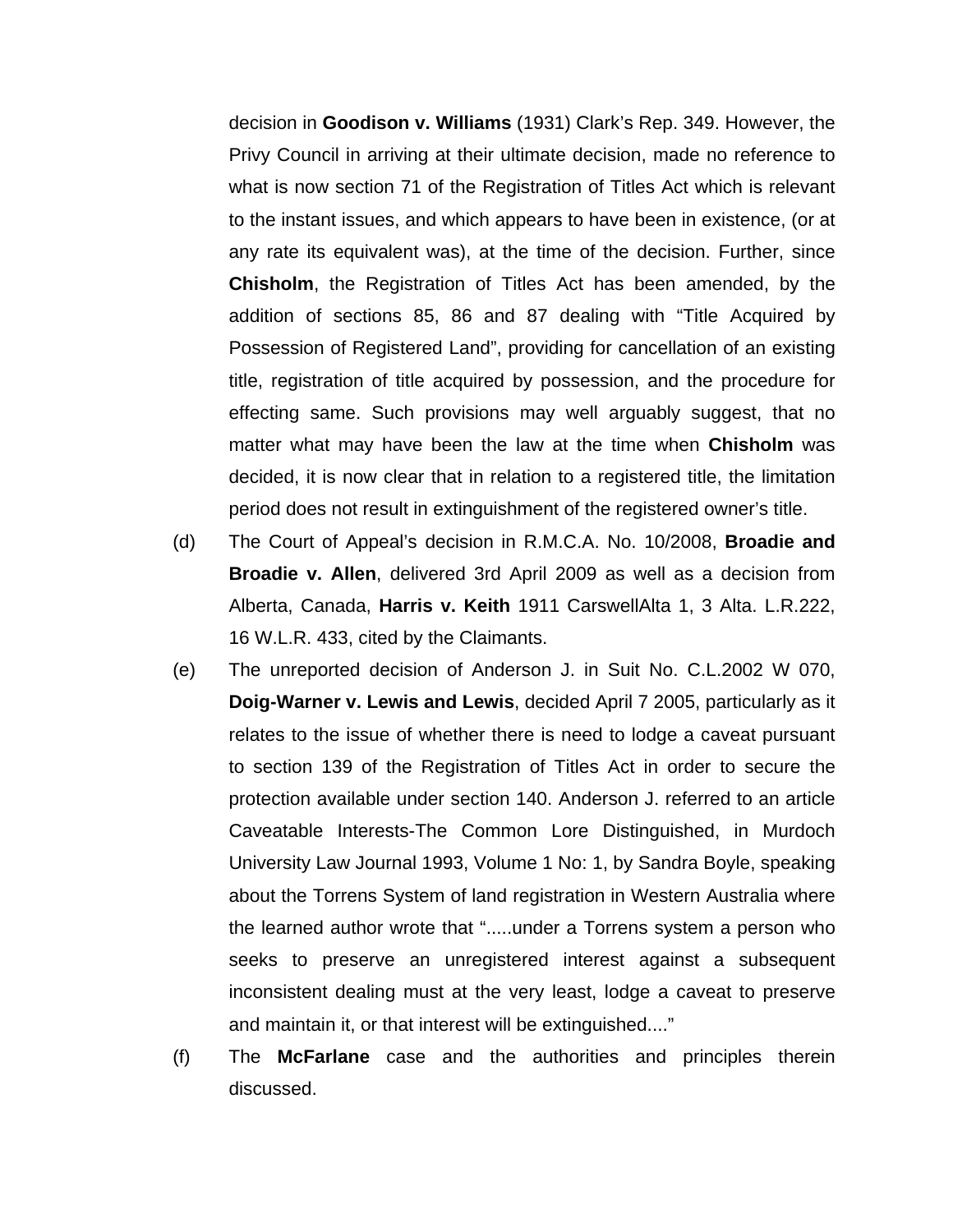[49] In the event that I am wrong in not taking the relative strength of the parties' cases into account on these points of law, I should state that my provisional view would be that the Defendants' case is more likely to succeed than that of the Claimants. If such a factor should be taken into account, (which as I have said, I think it should not), it would be a consideration pointing in the direction of the Defendants' posture and favouring the refusal of the injunction. However, I am only marginally of that provisional view. Since I cannot (because of the matters I have previously outlined as to the state of the law), state that I am highly persuaded to that view, I think that the other factors pointing towards granting the injunction in favour of the Claimants, particularly the adequacy of damages as a remedy for the Defendants, and the wisdom of preserving the status quo, would, when combined, in any event outweigh this factor of the relative strength of the cases.

[50] Queen's Counsel Mr. Scott raised what I consider to be capable of counting as an interesting special factor in this case. He argued that since an injunction cannot be ordered against the Crown and the 1st Defendant pursuant to section 16(2) of the Crown Proceedings Act, then an injunction ought not to be granted against the 2nd Defendant. This is because, Mr. Scott submitted, whilst in theory an injunction could be ordered against the 2nd Defendant, as the 2nd Defendant really takes its rights and powers in relation to the lease and the Land from the 1st Defendant, the injunction should not be ordered since in effect this would amount to an injunction restraining the 1st Defendant. I think that there is some merit in Mr. Scott's submission in that the question of whether to grant the injunctive relief against the 2nd Defendant involves, on the other side of the same coin, the issue of whether to grant an interim declaration against the 1<sup>st</sup> Defendant.

[51] Accordingly, I will now therefore turn to examine the issue of whether an interim declaration ought to be granted against the 1st Defendant.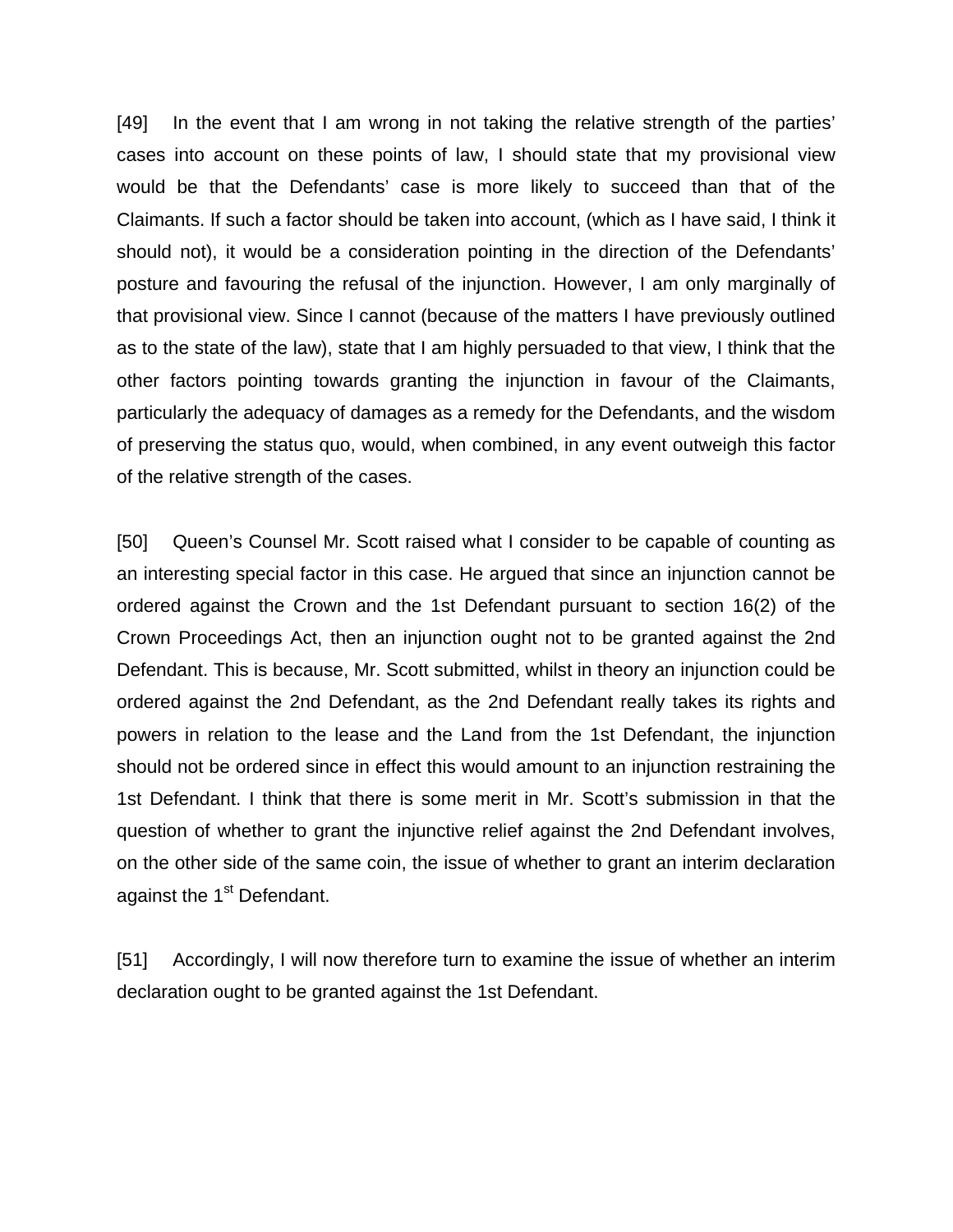### **INTERIM DECLARATION – WHETHER SHOULD BE GRANTED AGAINST THE 1<sup>ST</sup> DEFENDANT**

[52] In relation to this issue, it should be noted that although the Claimants had filed written submissions, none of those arguments addressed this issue. Mr. George made this argument orally at the hearing and no authorities were cited on this aspect of the matter save for section 16(1)(a) of the Crown Proceedings Act. In that regard Mr. George submitted, that by virtue of that sub-section, the court is expressly given the power to make all such orders as it has power to make in relation to proceedings between subjects. Provided that where in any proceedings against the Crown any such relief is sought as might in proceedings between subjects be granted by way of injunction or specific performance, the court may in lieu make an order declaratory of the rights of the parties. (Mr. George's emphasis) Ms. Jarrett for her part, submitted that whilst the court has the power to make interim declarations against the Crown, and against the 1st Defendant, in this particular case, the interim declaration would amount to an injunction, and would be inappropriate since here it would be an interim declaration as to the rights of the parties, which are yet to be determined. (Ms. Jarrett's emphasis)

[53] Rule 17.1(1) (b) of the CPR provides that the Court may grant interim remedies, including an interim declaration. By virtue of an amendment to the Crown Proceedings Act in 2002, the CPR are incorporated into the Crown Proceedings Act. The CPR being incorporated into this Act constitute statutory authority empowering the court to grant interim declarations against the Crown-see the unreported decision of Marsh J. in Claim No. 2008 HCV 05710, **Caribbean Cement Co. Ltd. v. The AG et al**, delivered 16th July 2010.

[54] Interim declarations still fall into largely unexplored territory in this jurisdiction. Indeed, in the English jurisdiction, Lord Diplock in **International General Electric Company of New York v. Customs and Excise Commissioners** [1962] Ch. 784 at page 790 expressed the view that by its nature an interim declaration is really a contradiction in terms. See also Hale J. in **Re S (Hospital Patients) Courts Jurisdiction** [1995] Fam 26, where she stated that "it was axiomatic that there was no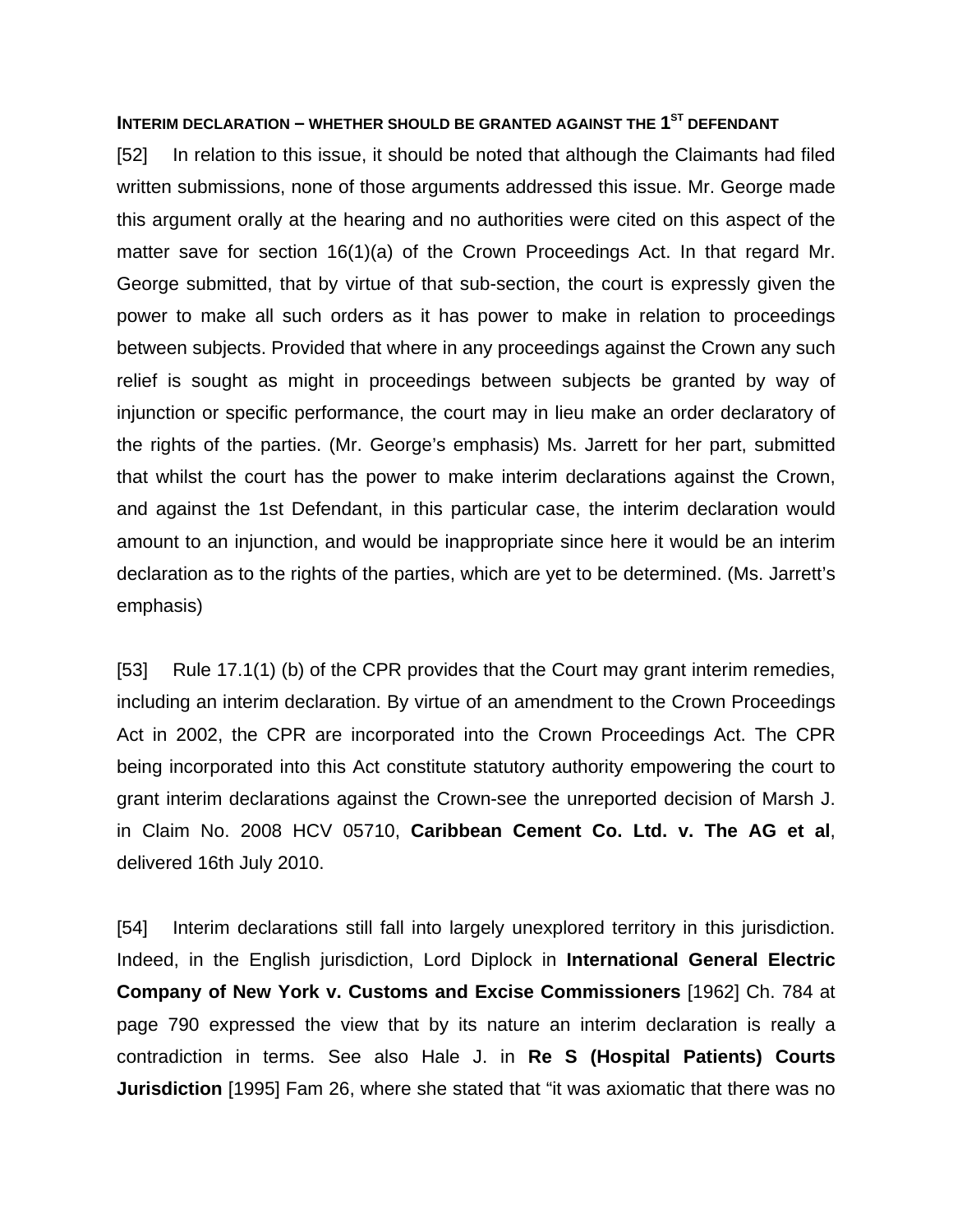such thing as an interim declaration." These statements appear to have been made at a time when there was not yet express statutory authority for making interim declarations. However, they nevertheless express some conceptual discomfort with the creature of an interim declaration which in my view to some extent still lingers. Interim declarations have not yet proven popular either with our courts or with Counsel in Jamaica.

[55] In the English decision of **R v. Ministry of Agriculture, Fisheries and Food** [2001] 1 C.M.L.R. 826, it appears to have been suggested that the courts will apply principles similar to those applicable to interim injunctions. At paragraph 49, it was stated that an interim declaration as to the legal position would have the same practical effect as an interim injunction, since the relevant Ministry could be expected to observe its terms. The court was reluctant to grant an interim declaration in that case because it would not maintain the status quo and might have led to confusion in relation to related final rights that were still pending and awaiting decision.

[56] In the **Caribbean Cement** case, Marsh J., in determining that there was no justification for setting aside an interim declaration which Morrison J. had made ex parte, rejected the argument of the respondents that the interim declarations amounted to final orders having the effect of determining the issues between the parties being sought in the substantive application. My learned brother Marsh J. at page 20 pointed out that the declarations being sought in the substantive hearing were different from the interim declarations granted to the applicant. At pages 19-20 Marsh J. quoted with approval from 'English Civil Procedure' page 1035 (per Neil Andrews), where it was stated:

*"Interim declarations should be granted only where the claimant has a prima facie case ....when considering the balance of convenience test; relevant factors and the strength of the claimant's case and the respective detriment to the parties should the interim declaration be granted or denied."* 

[57] I agree with Mr. George that the purpose of the Crown Proceedings Act and the provisions relevant to this issue is not to prevent remedies being had against the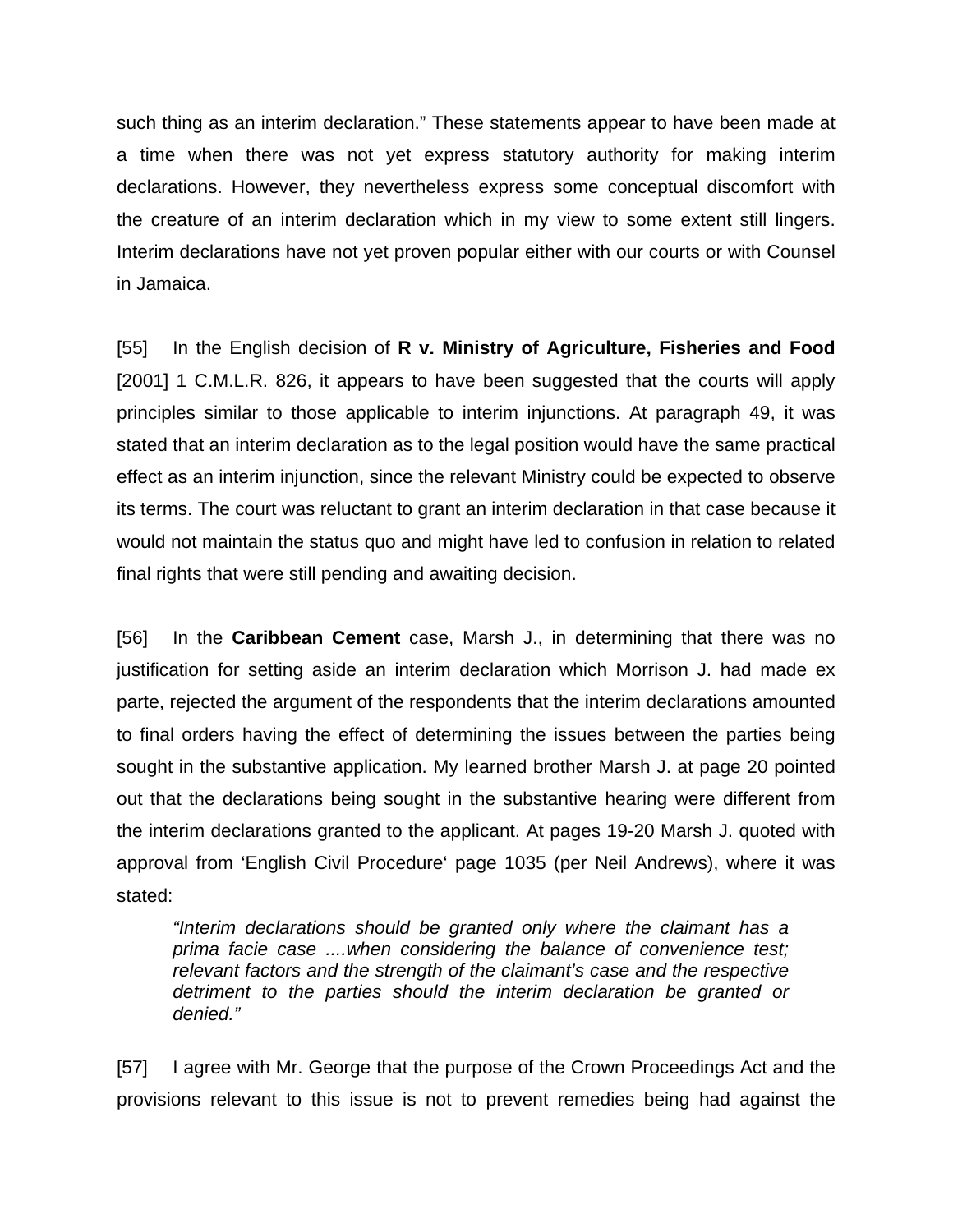Crown, but rather to ensure that the Crown and its servants or agents were not made subject to coercive orders or sanctions being imposed by the courts, the courts being themselves, Her Majesty's Courts, and where Her Majesty would therefore be herself the principal imposing these sanctions against the Crown. In my view therefore, when the Crown Proceedings Act was amended and incorporated the CPR, and hence Rule 17.1(1)(b), which empowers the court to grant an interim declaration, the principles upon which an interim declaration can be granted has a special meaning in relation to the Crown. It simply means that the court can grant an interim declaration against the Crown in circumstances in which it could have granted an interim injunction against a subject in proceedings between subjects. It does not mean that the court is concerned only or indeed at all, with declarations of final rights. It simply means that the court can make a declaration of the rights of the parties governing the interim situation and circumstances before trial. I see no difficulty in having declarations as to interim rights, as opposed to final or substantive rights. Rights can also be relative to each other. Granting such an interim declaration does not in my judgment in any way interfere with the court's duty and power of deciding on the final rights at the substantive hearing or trial. The matter may well have much to do with how carefully the terms of the interim declaration are fashioned. The terms must make it clear that what is being declared relates only to the rights of the parties in the interim before trial and prior to final disposition of the matter and the issues relevant at that final stage.

[58] In my view therefore I am entitled to examine the issue of whether an interim declaration should be granted against the 1st Defendant in the same way as I would have examined the question of whether an interim injunction should in the same circumstances be granted in proceedings had they been between Her Majesty's subjects. In my judgment, the same sort of issues as arise in considering the Claimants' application for an interim injunction against the 2nd Defendant, a subject, arise in considering the Claimants' application for an interim declaration against the 1st Defendant, the servant or agent of the Crown. In particular, in this case an interim declaration along the lines sought by the Claimants would assist in preserving the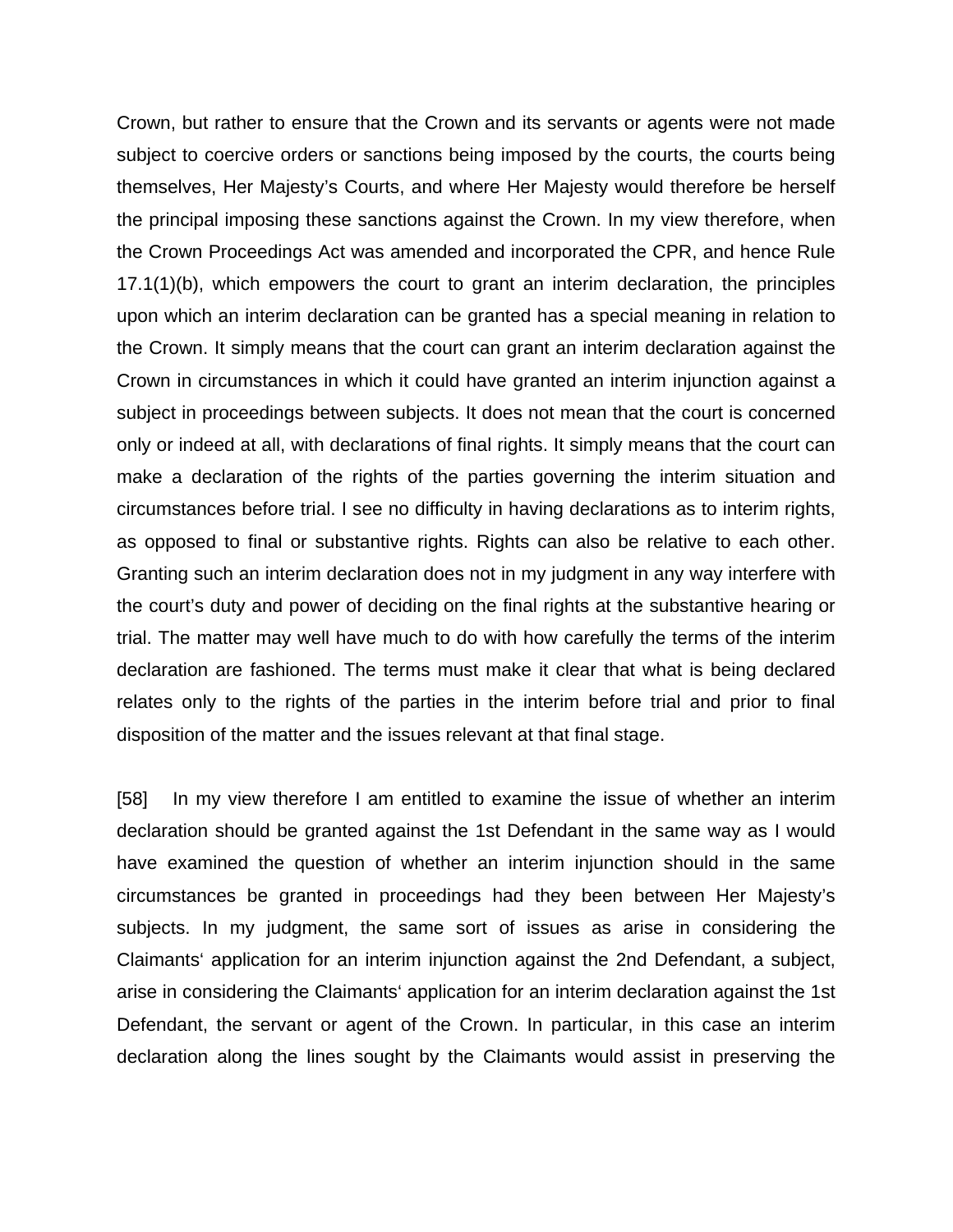status quo, which is one of the more common uses to which an interim declaration may be justly put.

[59] In all of the circumstances, it is appropriate to exercise my discretion in favour of the Claimants to grant an interim injunction against the 2nd Defendant and an interim declaration against the 1st Defendant. This is the course which in my judgment is likely to lead to the least irremediable harm or prejudice pending the final determination of the matter.

[60] I therefore grant the following orders upon the Claimants' undertaking to abide by any order that the court may make as to damages should the Defendants suffer any by reason of this interim order, which in the opinion of the Court, the Claimants ought to pay:

- (1) A Declaration that the 1st Defendant, the Commissioner of Lands is not entitled to enforce the terms of the Notice to Quit Illegally Occupied Government Lands dated April 4, 2012, until the trial of this matter;
- (2) A Declaration that the 1st Defendant, the Commissioner of Lands, her servants, and/or agents, are not entitled to come onto, enter upon, remain upon, or take any steps whatsoever to remove the Claimants and/or any of them from, the land occupied by them, as depicted in the plan attached at Annexure 2 to the Notice of Application for Court Orders filed June 1, 2012, or in any way whatsoever interfering with or preventing the Claimants' use and enjoyment of the Land, until the trial of this matter;
- (3) An injunction restraining the 2nd Defendant Times Square West Holdings Limited, its servants and/or agents, from coming onto, entering upon, remaining upon, or taking any steps whatsoever to remove the Claimants and/or any of them from, the land occupied by them, as depicted in the Plan attached at Annexure 2 to the Notice of Application for Court Orders filed June 1, 2012, or in any way whatsoever interfering with or